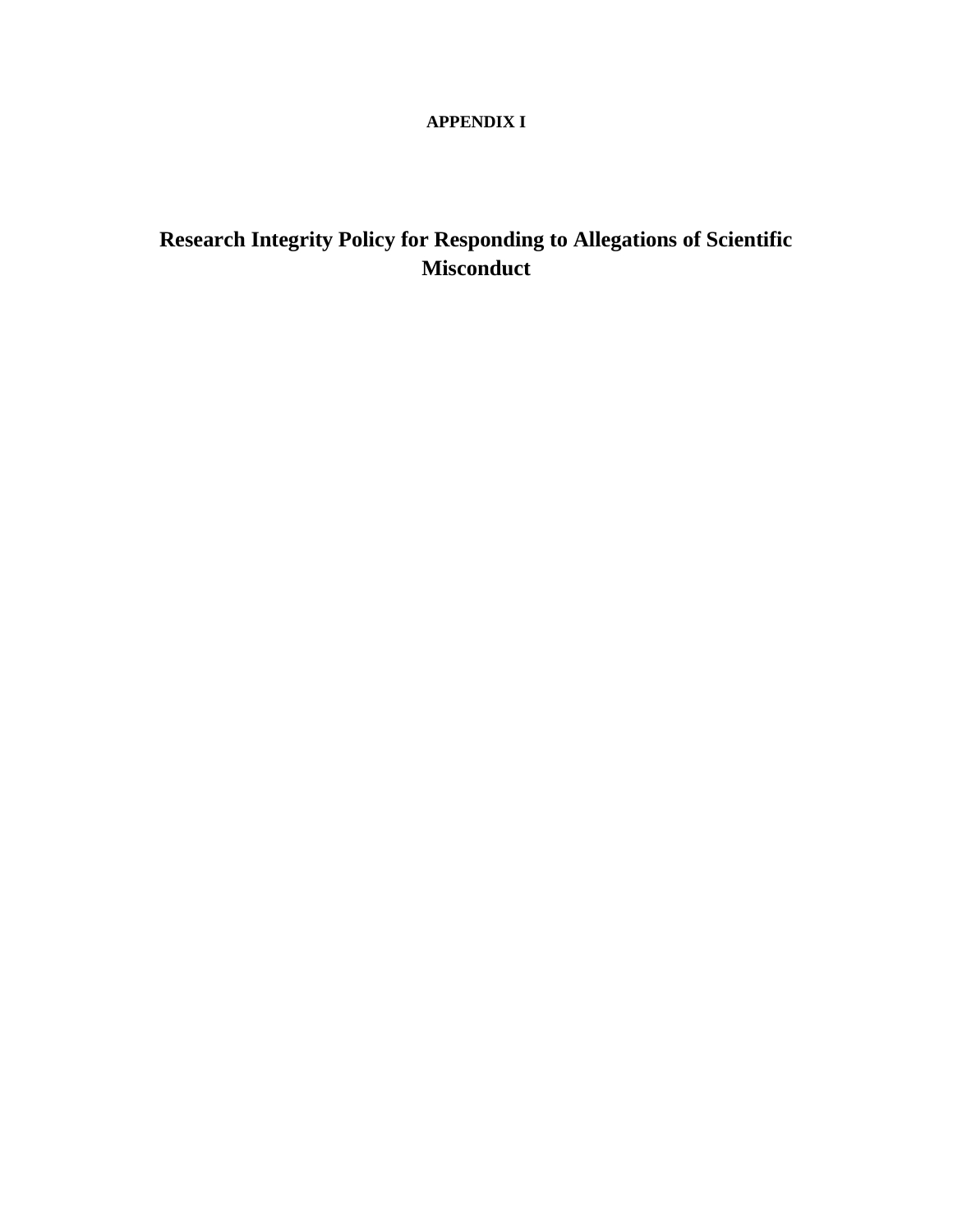

## **Procedures for Responding to Allegation of Scientific Misconduct**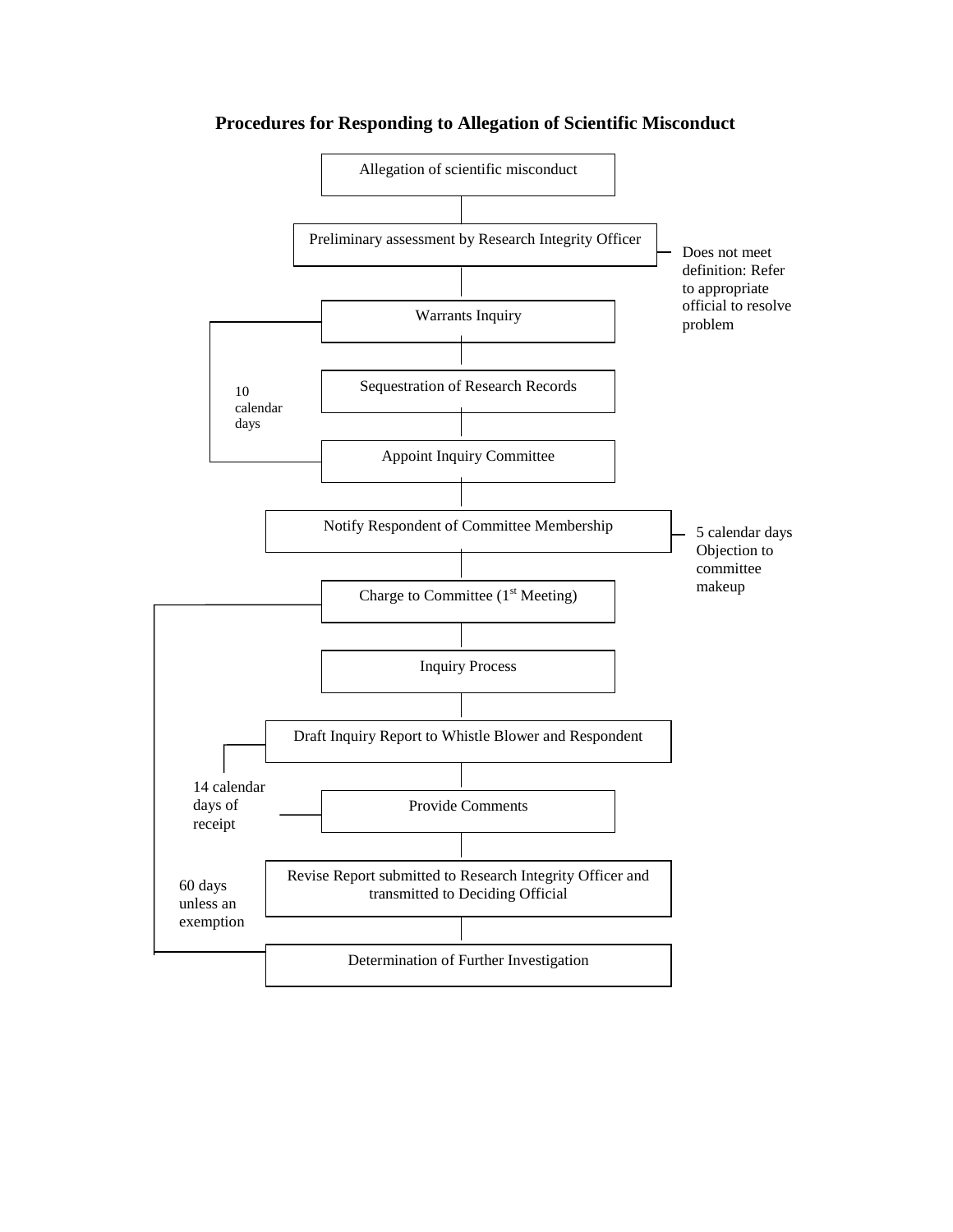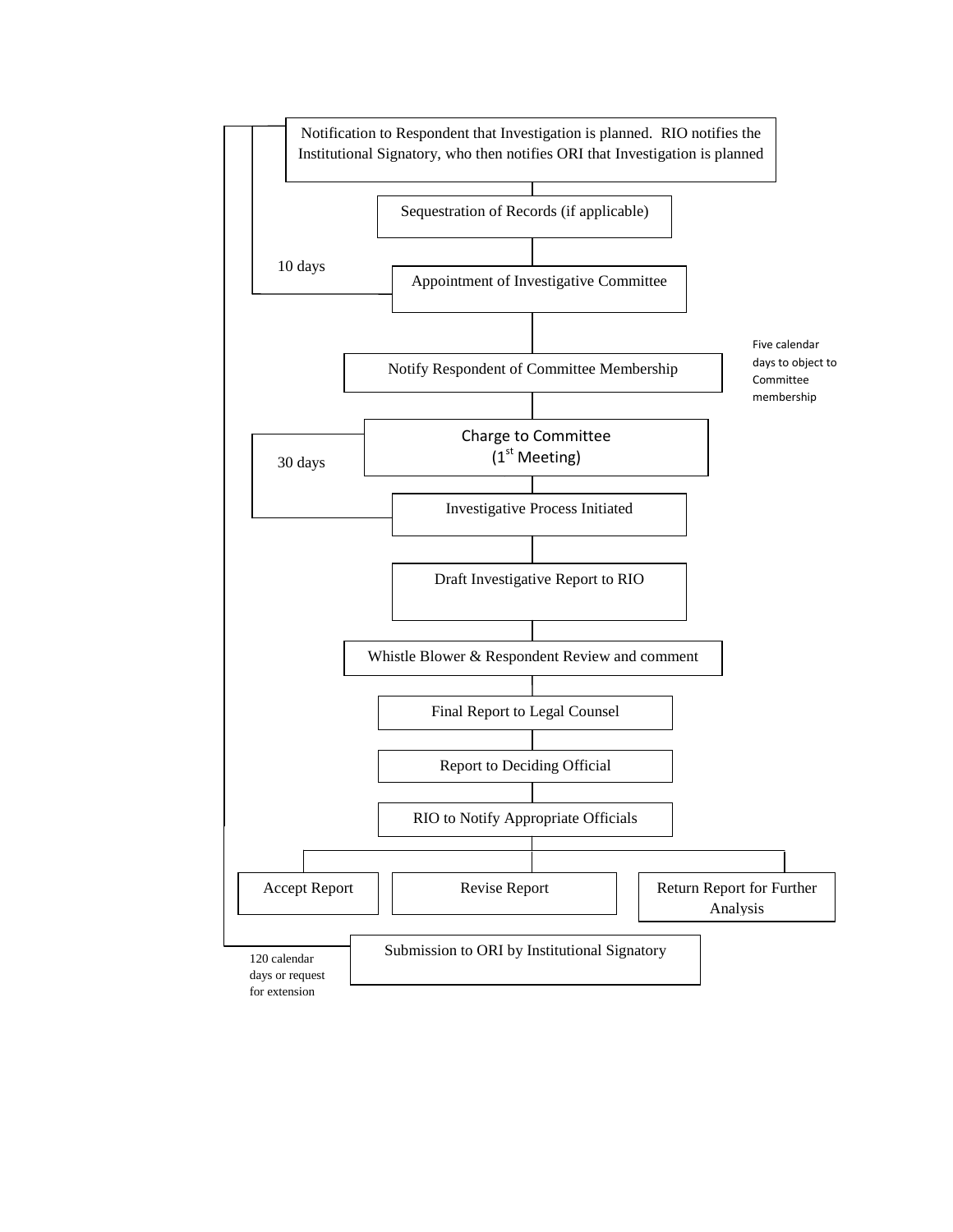#### **I. Introduction**

#### A. General Policy

Morehouse School of Medicine (MSM) is committed to excellence in the discovery and dissemination of knowledge. This requires that faculty and staff adhere to the highest standards of integrity with regards to research. This is important to ensure that the discovery and dissemination of knowledge is done with the highest standards of ethics possible. It is important that we realize that such activities require responsibilities of researchers with regards to work of colleagues, including junior faculty, research associates, staff and students.

Further, Morehouse School of Medicine recognizes that federal regulations include policies and procedures which the institution must follow for dealing with possible misconduct in science. All persons involved in research should recognize the value to the institution of calling its attention to possible research misconduct and the possible lack of integrity involving scholarly endeavors.

If the conduct of research or the reporting of research information is challenged on the grounds of misconduct, by any member of the institution's community or outside the institution, there is a framework for resolution of such grievances that must involve the dean and Senior Vice president for Academic Affairs and the Vice president and Associate dean for Sponsored Research Administration. These persons are responsible for working within a process of peer and administrative review. Throughout the process, the protection of individuals (whistle blower and respondent) against unnecessary public disclosure of unproven allegations is paramount.

The Institution can suffer great harm in cases where research misconduct occurs. Therefore, it is important that institutional members exercise active leadership in roles of supervision, mentoring, and collaboration.

The policy found here shall be followed in responding to all allegations of research misconduct. The procedures described are steps involving academic peer review and fact finding and are not intended or designed to represent rules of law. It is of further importance that we safeguard, where possible, against retaliation to the respondent or whistle blower and to ensure that a fair and objective process is observed in examining and resolving allegations.

#### B. Scope

This policy and the associated procedures apply to all individuals at Morehouse School of Medicine engaged in research supported by or for which support is requested from the U.S. Public Health Service (PHS). The PHS regulation at 42 C.F.R. part 50, Subpart A applies to any research, research-training or research-related grant or cooperative agreement with PHS. This policy applies to any person paid by, under the control of, or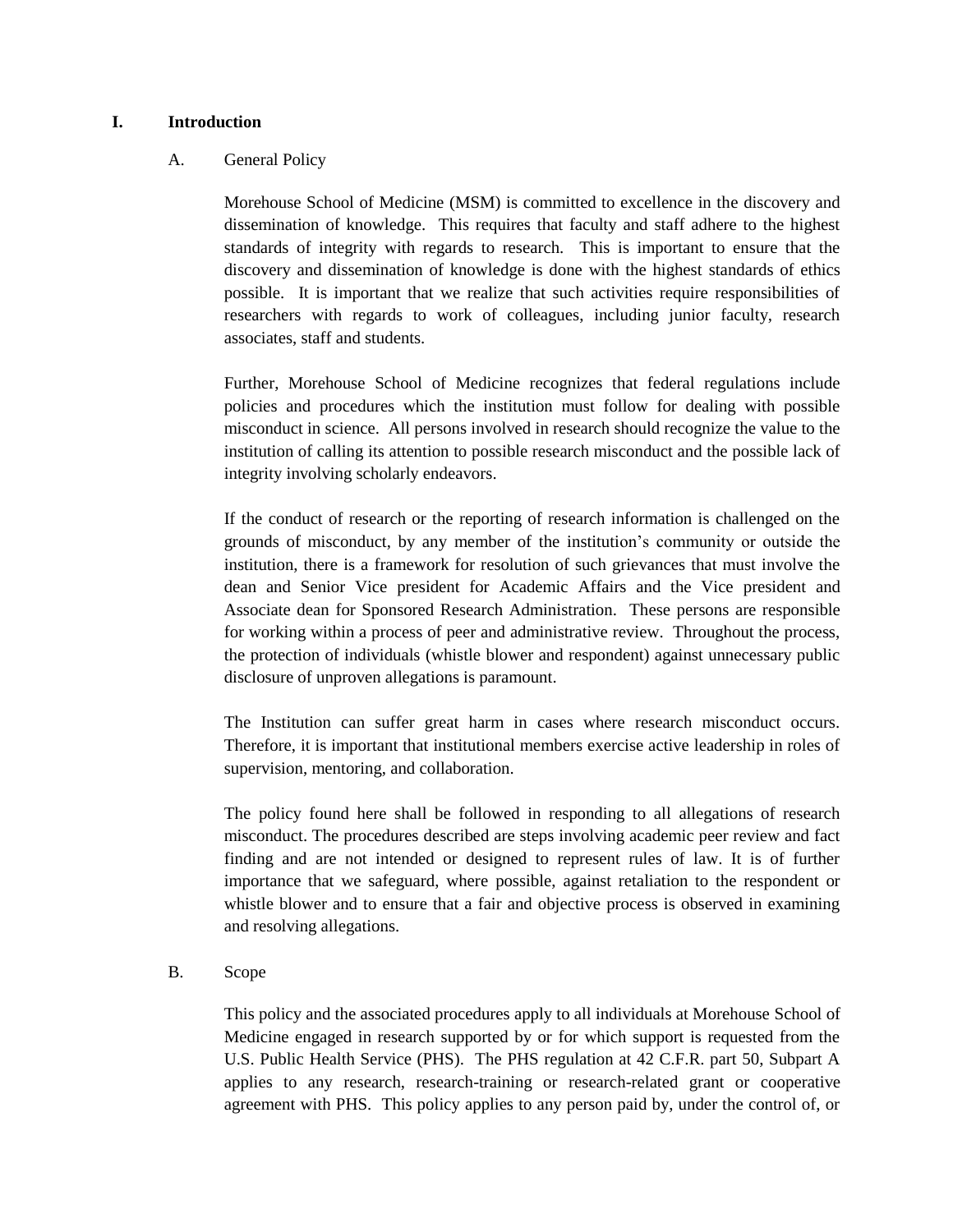affiliated with MSM, such as scientists, trainees, technicians and other staff members, students, fellows, guest researchers, or collaborators at MSM.

The policy and associated procedures will normally be followed when an allegation of possible misconduct in science is received by an institutional official. Particular circumstances in an individual case may dictate variation from the normal procedure deemed in the best interest of MSM and PHS. Any change from normal procedures also must ensure fair treatment to the subject of the inquiry or investigation. Any significant variation should be reviewed in advance by the Vice president and Associate dean for Sponsored Research Administration of MSM and approved by the dean.

## **II. Definitions**

- *A. Allegations* means any written or oral statement or other indication of possible scientific misconduct made to an institutional official.
- *B. Conflict of interest* means the real or apparent interference of one person's interests with the interests of another person, where potential bias may occur due to prior or existing personal or professional relationships.
- *C. Deciding Official (dean and Senior Vice president for Academic Affairs)* means the institution official who makes final determinations on allegations of scientific misconduct and any responsive institutional actions.
- *D. Good faith allegation* means an allegation made with the honest belief that scientific misconduct may have occurred. An allegation is not in good faith if it is made with reckless disregard for or willful ignorance of facts that would disprove the allegation.
- *E. Inquiry* means gathering information and initial fact-finding to determine whether an allegation or apparent instance of scientific misconduct warrants an investigation.<sup>1</sup>
- *F. Institutional Signatory (Vice president of Operations and Planning)* means the institutional official who shall notify the Office for Research Integrity of all research integrity-related investigations.
- *G. Investigation* means the formal examination and evaluation of all relevant facts to determine if misconduct has occurred, and, if so, to determine the responsible person and the seriousness of the misconduct. $2^2$
- *H. ORI* means the Office of Research Integrity, the office within the U.S. Department of Health and Human Services (DHHS) that is responsible for the scientific misconduct and research integrity activities of the U.S. Public Health Service.
- *I. PHS* means the U.S. Public Health Service, an operating component of the DHHS.
- *J. PHS regulations* mean the Public Health Service regulations establishing standards for institutional inquiries and investigations into allegation of scientific misconduct, which is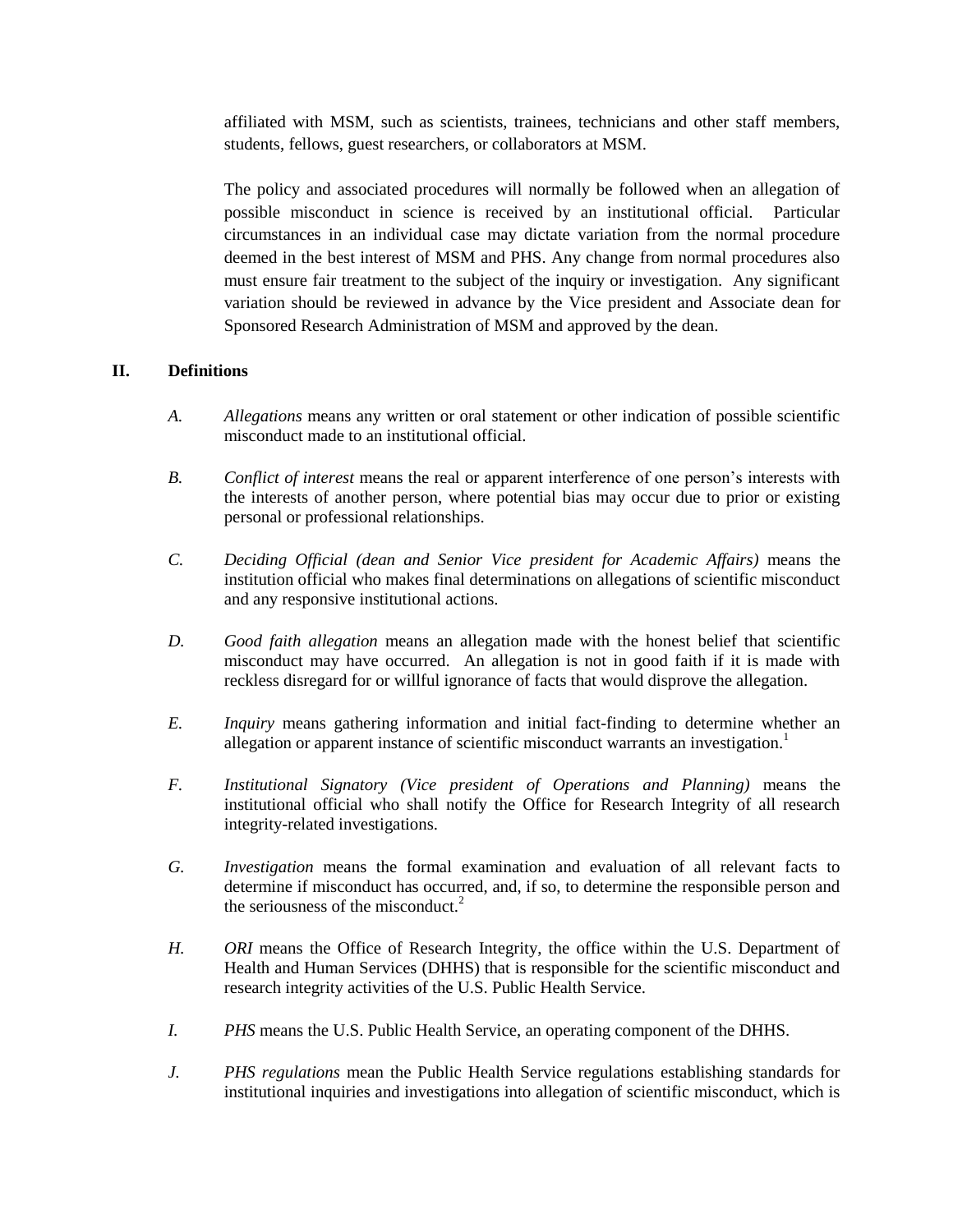set forth at 42 C.F.R. part 50, Subpart A, entitled "Responsibility of PHS Awardee and Applicant Institutions for Dealing With and Reporting Possible Misconduct in Science."

- *K. PHS support* means PHS grants, contracts, cooperative agreements or applications thereof.
- *L. Research Integrity Officer (Vice president and Associate dean for Sponsored Research Administration)* means the institutional official responsible for assessing allegations of scientific misconduct and determining when such allegations warrant inquiries and for overseeing inquiries and investigations.
- *M. Research record* means any data, document, computer file, computer diskette, or any other written or non-written account or object that reasonably may be expected to provide evidence or information regarding the proposed, conducted, or reported research that constitutes the subject of an allegation of scientific misconduct. A research record includes, but is not limited to, grant or contract applications, whether funded or unfunded; grant or contract progress and other reports; laboratory notebooks; notes; correspondence; videos; photographs; X-ray film; slides; biological materials; computer files and printouts; manuscripts and publications; equipment use logs; laboratory procurement records; animal facility records; human and animal subject protocols; consent forms; medical charts, and patient research files.
- *N. Respondent* means the person against whom an allegation of scientific misconduct is directed or the person whose actions are the subject of the inquiry or investigation. There can be more than one respondent in any inquiry or investigation.
- *O. Retaliation* means any action that adversely affects the employment or other institutional status of an individual that is taken by an institution or an employee because the individual has in good faith, made an allegation of scientific misconduct or of inadequate institutional response thereto or has cooperated in good faith with an investigation of such allegation. **The institution will ensure that retaliation does not take place by having a person who takes such action to thoroughly document and prove why action is necessary and valid and is not connected to the allegation.**
- *P. Scientific misconduct or misconduct in science* means fabrication, falsification, plagiarism, or other practices that seriously deviate from those that are commonly accepted within the scientific community for proposing, conducting, or reporting research. It does not include honest error or honest differences in interpretations or judgments of data.<sup>3</sup>
- *Q. Whistleblower* means a person who makes an allegation of scientific misconduct.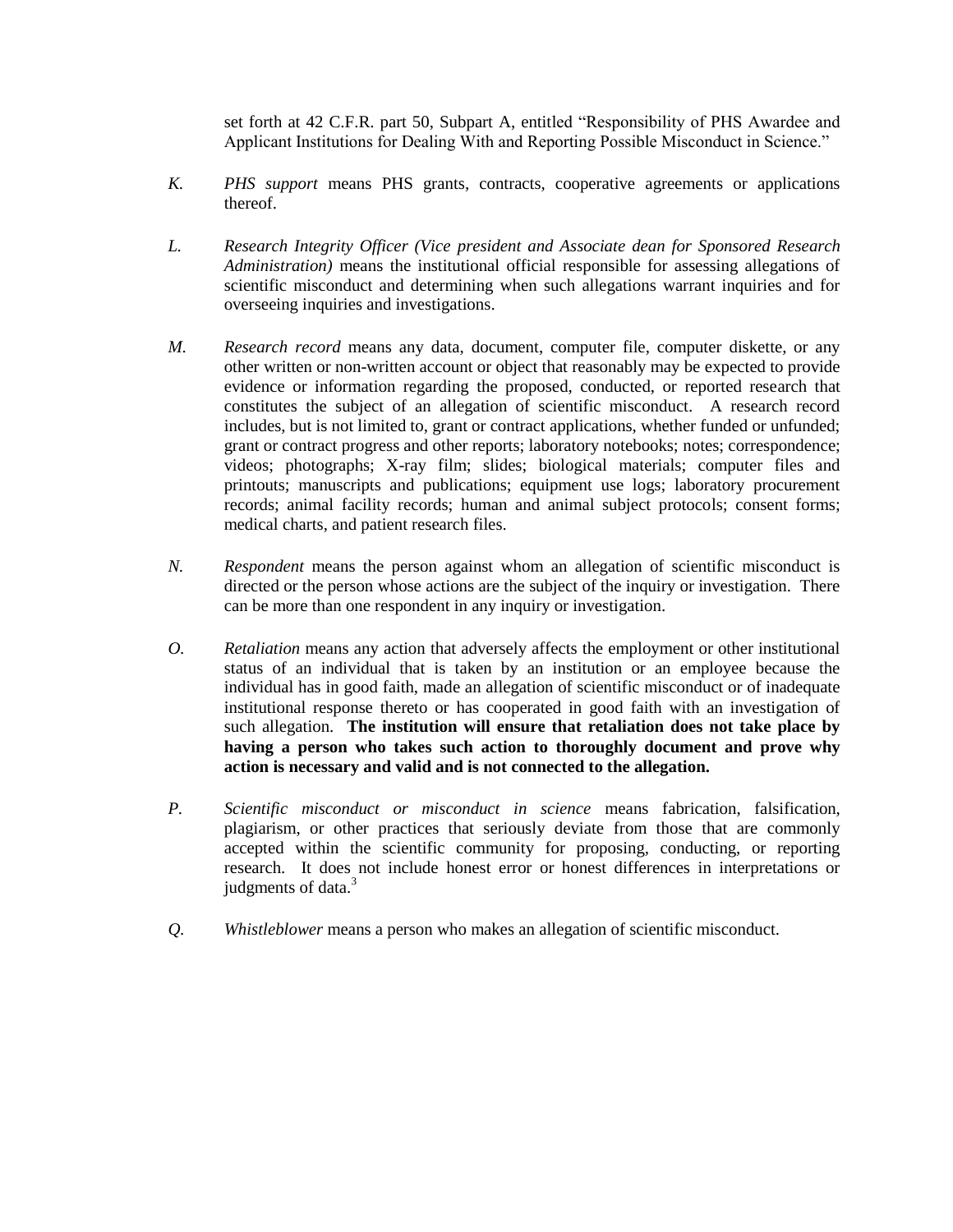#### **III. Rights and Responsibilities**

#### A. Research Integrity Officer

The Vice president and Associate dean for Sponsored Research Administration will serve as the Research Integrity Officer (RIO), who will have primary responsibility for implementation of the procedures set forth in this document. The Research Integrity Officer will be an institutional official who is well qualified to handle the procedural requirements involved and is sensitive to the varied demands made on those who conduct research, those who are accused of misconduct, and those who report apparent misconduct in good faith.

The Research Integrity Officer will appoint the inquiry and investigation committees and ensure that necessary and appropriate expertise is secured to carry out a thorough and authoritative evaluation of the relevant evidence in an inquiry or investigation. The Research Integrity Officer will attempt to ensure that confidentiality is maintained.

The Research Integrity Officer will assist inquiry and investigating committees and all institutional personnel in complying with these procedures and with applicable standards imposed by government or other external funding sources. The Research Integrity Officer is also responsible for maintaining files of all documents and evidence and for the confidentiality and security of the files.

The RIO will inform the Institutional Signatory as appropriate, who will report to ORI as required by regulation and keep ORI appraised of any developments during the course of the inquiry or investigation that may affect current or potential DHHS funding for the individual(s) under investigation or that PHS needs to know to ensure appropriate use of Federal funds and otherwise protect the public interest.<sup>4</sup>

#### B. Whistleblower

The whistleblower will have an opportunity to testify before the inquiry and investigation committees, to review portions of the inquiry and investigation reports pertinent to his/her testimony, to be informed of the results of the inquiry and investigation, and to be protected from retaliation. Also, if the Research Integrity Officer has determined that the whistleblower may be able to provide pertinent information on any portions of the draft report, these portions will be given to the whistleblower for comment.

The whistleblower is responsible for making allegations in good faith, maintaining confidentiality, and cooperating with an inquiry or investigation.

#### C. Respondent

The respondent will be informed of the allegations when an inquiry is opened and notified in writing of the final determinations and resulting actions. The respondent will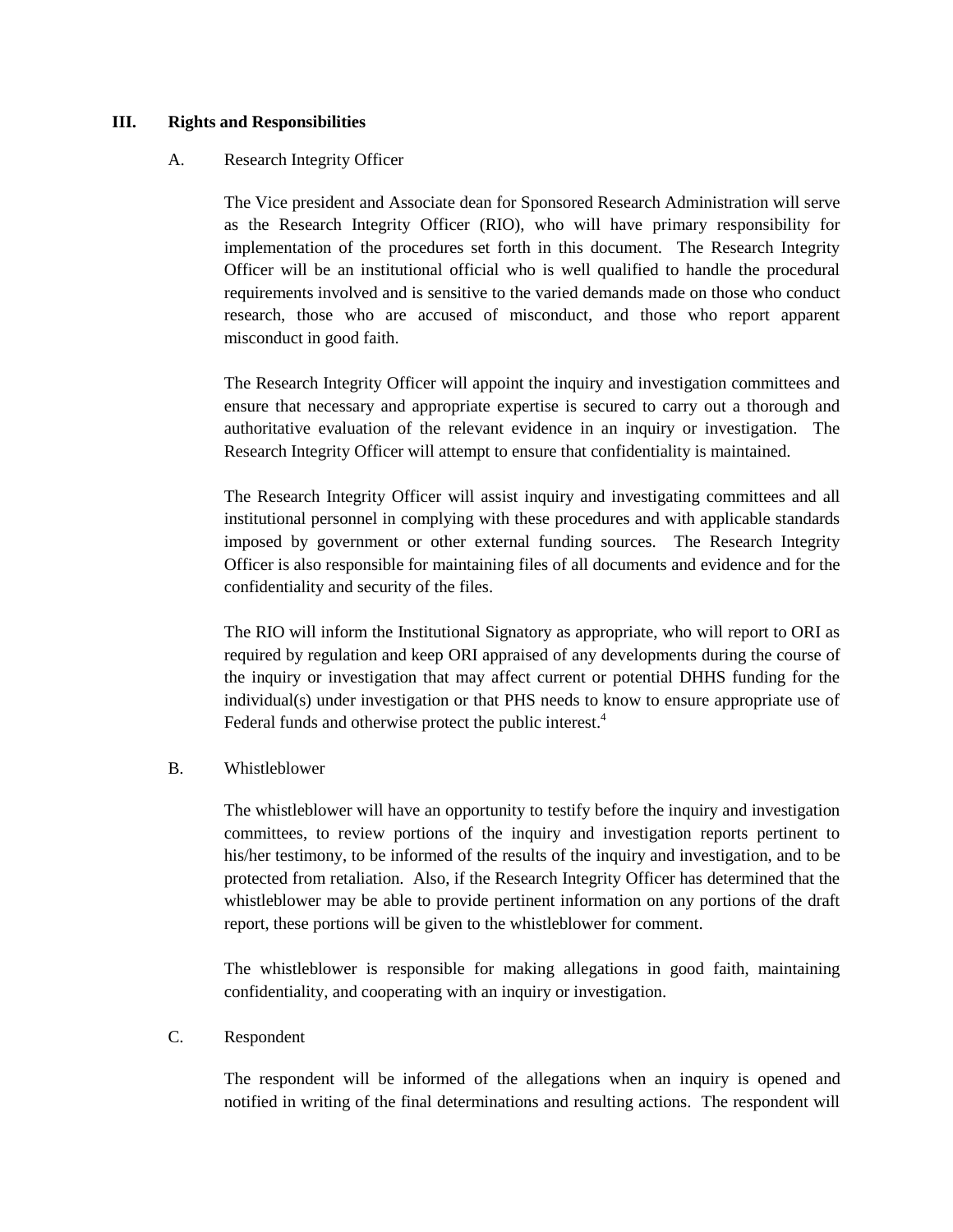also have the opportunity to be interviewed by and present evidence to the inquiry and investigation committees and to review the draft inquiry and investigation reports.

The respondent is responsible for maintaining confidentiality and cooperating with the conduct of an inquiry or investigation. If the respondent is not found guilty of scientific misconduct, he or she has the right to receive institutional assistance in restoring his or her reputation.<sup>5</sup>

## D. Deciding Official

The Deciding Official will receive the inquiry and/or investigation report and any written comments made by the respondent or the whistleblower on the draft report. The Deciding Official will consult with the Research Integrity Officer or other appropriate officials and will determine whether to conduct an investigation, whether misconduct occurred, whether to impose sanctions, or whether to take other appropriate administrative actions. Any variation from these procedures must be approved by the dean.

E. Institutional Signatory

The Institutional Signatory is the institutional official who shall notify the Office for Research Integrity of all research integrity-related investigations or inquiries as appropriately defined in section IX.E.

#### **IV. General Policies and Principles**

#### A. Responsibility to Report Misconduct

All employees or individuals associated with MSM should report observed, suspected, or apparent misconduct in science to the Research Integrity Officer. If an individual is unsure whether a suspected incident falls within the definition of scientific misconduct, he or she may call the Research Integrity Officer at 404-752-1725 to discuss the suspected misconduct informally. If the circumstances described by the individual do not meet the definition of scientific misconduct, the Research Integrity Officer will refer the individual or allegation to other offices or officials with responsibility for resolving the problem.

At anytime, an employee may have confidential discussions and consultations about concerns of possible misconduct with the Research Integrity Officer and will be counseled about appropriate procedures for reporting allegations.

#### B. Protecting the Whistleblower

The Research Integrity Officer will monitor the treatment of individuals who bring allegations of misconduct or of inadequate institutional response thereto, and those who cooperate in inquiries or investigations. The Research Integrity Officer will ensure that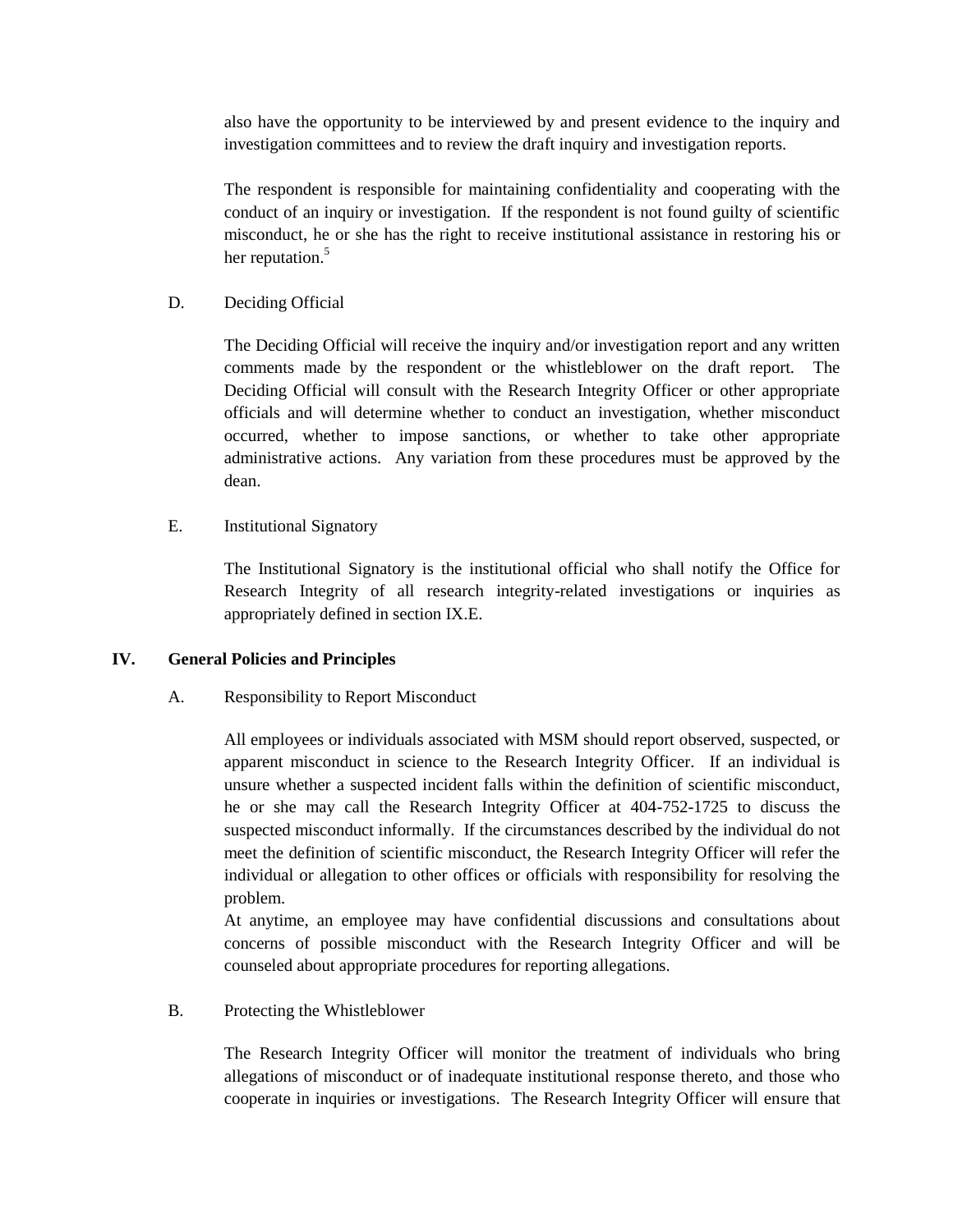these persons will not be retaliated against in the terms and conditions of their employment or other status at the institution and will receive instances of alleged retaliation for appropriate action.

Employees should immediately report any alleged or apparent retaliation to the Research Integrity Officer.

Also the institution will protect the privacy of those who report misconduct in good faith<sup>6</sup> to the maximum extent possible. For example, if the whistleblower requests anonymity, the institution will make an effort to honor the request during the allegation assessment or inquiry within applicable policies and regulations and state and local laws, if any. The whistleblower will be advised that if the matter is referred to an investigation committee and the whistleblower's testimony is required, anonymity may no longer be guaranteed. Institutions are required to undertake diligent efforts to protect the positions and reputations of those persons who, in good faith, make allegations.<sup>7</sup>

C. Protecting the Respondent

Inquiries and investigations will be conducted in a manner that will ensure fair treatment to the respondent(s) in the inquiry or investigation and confidentiality to the extent possible without compromising public health and safety or thoroughly carrying out the inquiry or investigation.<sup>8</sup>

Institutional employees accused of scientific misconduct may consult with legal counsel or a non-lawyer personal adviser (who is not a principal or witness in the case) to seek advice, but may not bring the counsel or personal adviser to interviews or meetings on the case.

D. Cooperation with Inquiries and Investigation

Institutional employees will cooperate with the Research Integrity Officer and other institutional officials in the review of allegations and the conduct of inquiries and investigations. Employees have an obligation to provide relevant evidence to the Research Integrity Officer or other institutional officials on misconduct allegations.

E. Preliminary Assessment of Allegations

Upon receiving an allegation of scientific misconduct, the Research Integrity Officer will immediately assess the allegation to determine whether there is sufficient evidence to warrant an inquiry, whether PHS support or PHS applications for funding are involved, and whether the allegation falls under the PHS definition of scientific misconduct.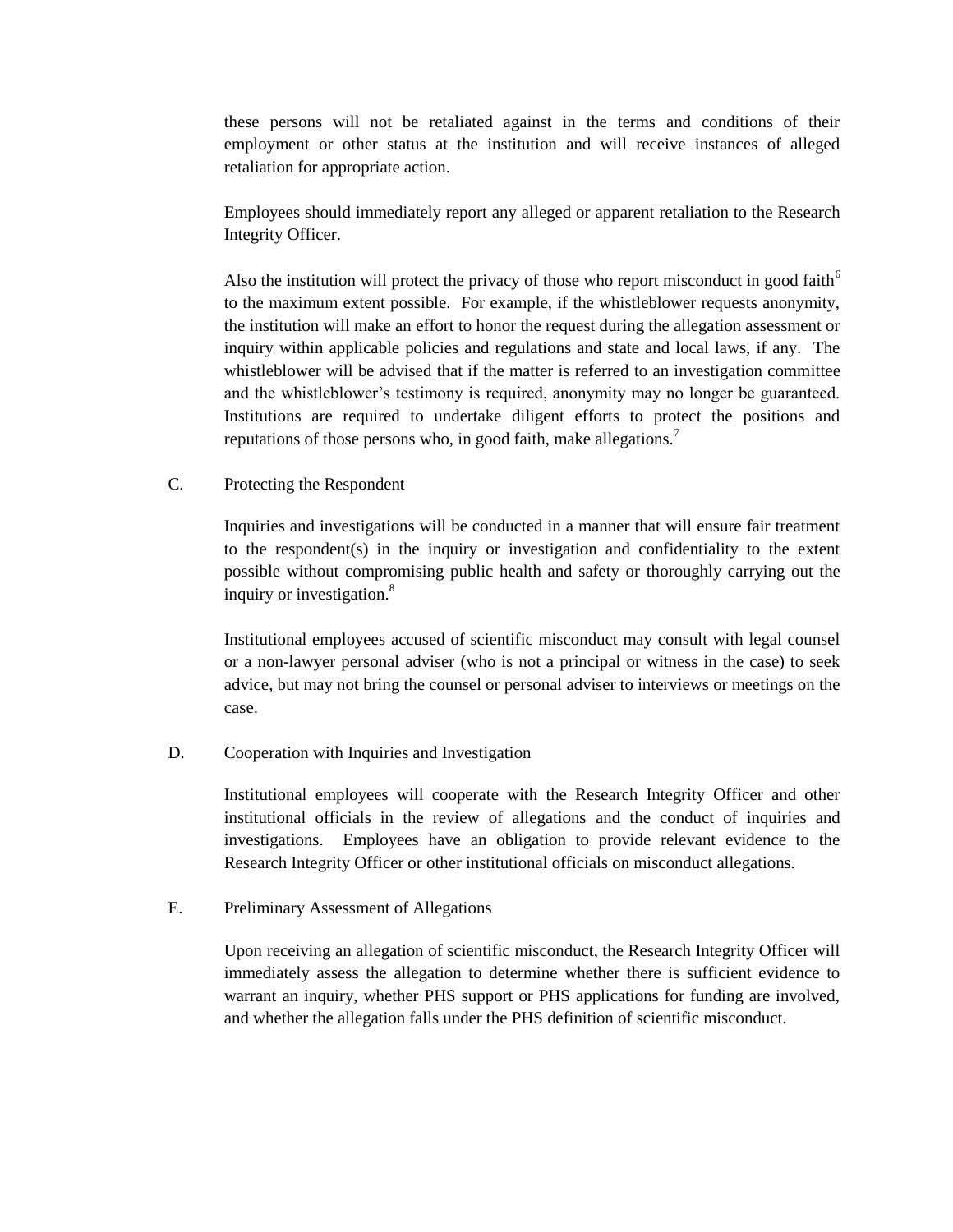## **V. Conducting the Inquiry**

#### A. Initiation and Purpose of the Inquiry

Following the preliminary assessment, if the Research Integrity Officer determines that the allegation provides sufficient information to allow specific follow-up, involves PHS support, and falls under the PHS definition of scientific misconduct, he or she will immediately initiate the inquiry process. In initiating the inquiry, the Research Integrity Officer should identify clearly the original allegation and any related issues that should be evaluated. The purpose of the inquiry is to make a preliminary evaluation of the available evidence and testimony of the respondent, whistleblower, and key witnesses to determine whether there is sufficient evidence of possible scientific misconduct to warrant an investigation. The purpose of the inquiry is **not** to reach a final conclusion about whether misconduct definitely occurred or who was responsible. The findings of the inquiry must be set forth in an inquiry report.

B. Sequestration of the Research Records

After determining that an allegation falls within the definition of misconduct in science and involves PHS funding, the Research Integrity Officer must ensure that all original research records and materials relevant to the allegation are immediately secured. The Research Integrity Officer may consult with ORI for advice and assistance in this regard.

C. Appointment of the Inquiry Committee

The Research Integrity Officer, in consultation with other institutional officials (such as the dean and Vice president of Academic Affairs, Vice president of Operations and Planning, and Department Chairs) as appropriate, will appoint an inquiry committee and committee chair within ten (10) calendar days of the initiation of the inquiry. The inquiry committee should consist of individuals who do not have real or apparent conflicts of interest in the case, are unbiased, and have the necessary expertise to evaluate the evidence and issues related to the allegation, interview the principals and key witnesses, and conduct the inquiry. These individuals may be scientists, subject matter experts, administrators, lawyers, or other qualified persons, and they may be from inside or outside the institution.

The Research Integrity Officer will notify the respondent of the proposed committee membership within five calendar days of appointing the Inquiry Committee. If the respondent submits a written objection to any appointed member of the inquiry committee or expert based on bias or conflict of interest within five (5) calendar days, the Research Integrity Officer will determine whether to replace the challenged member or expert with a qualified substitute.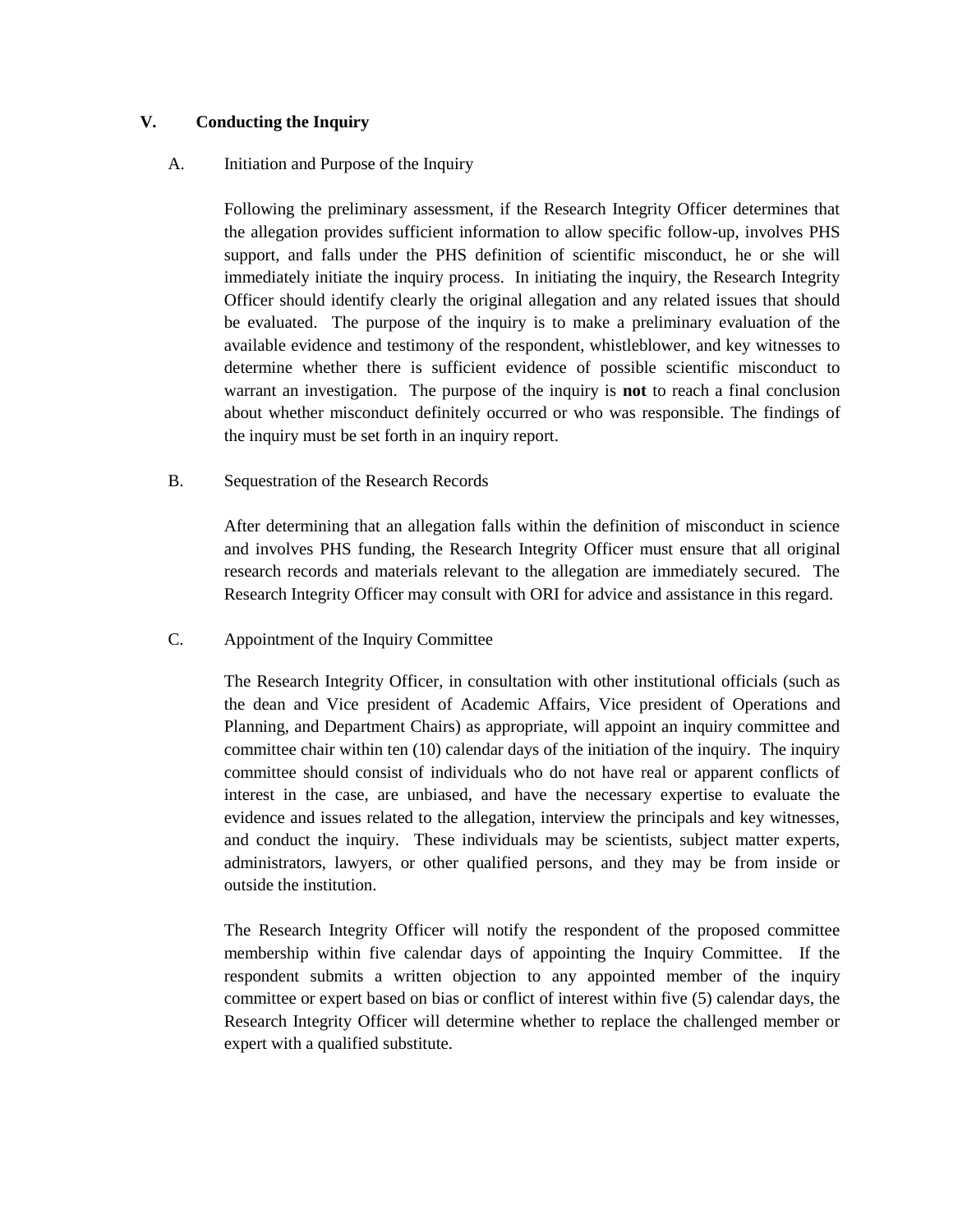#### D. Charge to the Committee and the First Meeting

The Research Integrity Officer will prepare a charge for the inquiry committee that describes the allegations and any related issues identified during the allegation assessment and states that the purpose of the inquiry is to make a preliminary evaluation of the evidence and testimony of the respondent, whistleblower, and key witnesses to determine whether there is sufficient evidence of possible scientific misconduct to warrant an investigation as required by the PHS regulation. The purpose is not to determine whether scientific misconduct definitely occurred or who was responsible.

At the committee's first meeting, the Research Integrity Officer will review the charge with the committee, discuss the allegations, any related issues, and the appropriate procedures for conducting the inquiry, assist the committee with organizing plans for the inquiry, and answer any questions raised by the committee. The Research Integrity Officer will be present or available throughout the inquiry to advise the committee as needed.

## E. Inquiry Process

The inquiry committee will normally interview the whistleblower, the respondent and key witnesses as well as examine relevant research records and materials. Then the inquiry committee will evaluate the evidence and testimony obtained during the inquiry. After consultation with the Research Integrity Officer and institutional counsel, the committee members will decide whether there is sufficient evidence of possible scientific misconduct to recommend further investigation. The scope of the inquiry does not include deciding whether misconduct occurred or conducting exhaustive interviews and analyses.

#### **VI. The Inquiry Report**

#### A. Elements of the Inquiry Report

A written inquiry report must be prepared that states the name and title of the committee members and experts, if any; the allegations; the PHS support; a summary of the inquiry process used; a list of the research records reviewed; summaries of any interviews; a description of the evidence in sufficient detail to demonstrate whether an investigation is warranted or not; and the committee's determination as to whether an investigation is not recommended. Institutional counsel will review the report for legal sufficiency.

B. Comments on the Draft Report by the Respondent and the Whistleblower

The Research Integrity Officer will provide the respondent with a copy of the draft inquiry report for comment and rebuttal and will provide the whistleblower, if he or she is identifiable, with portions of the draft inquiry report that address the whistleblower's role and opinions in the investigation.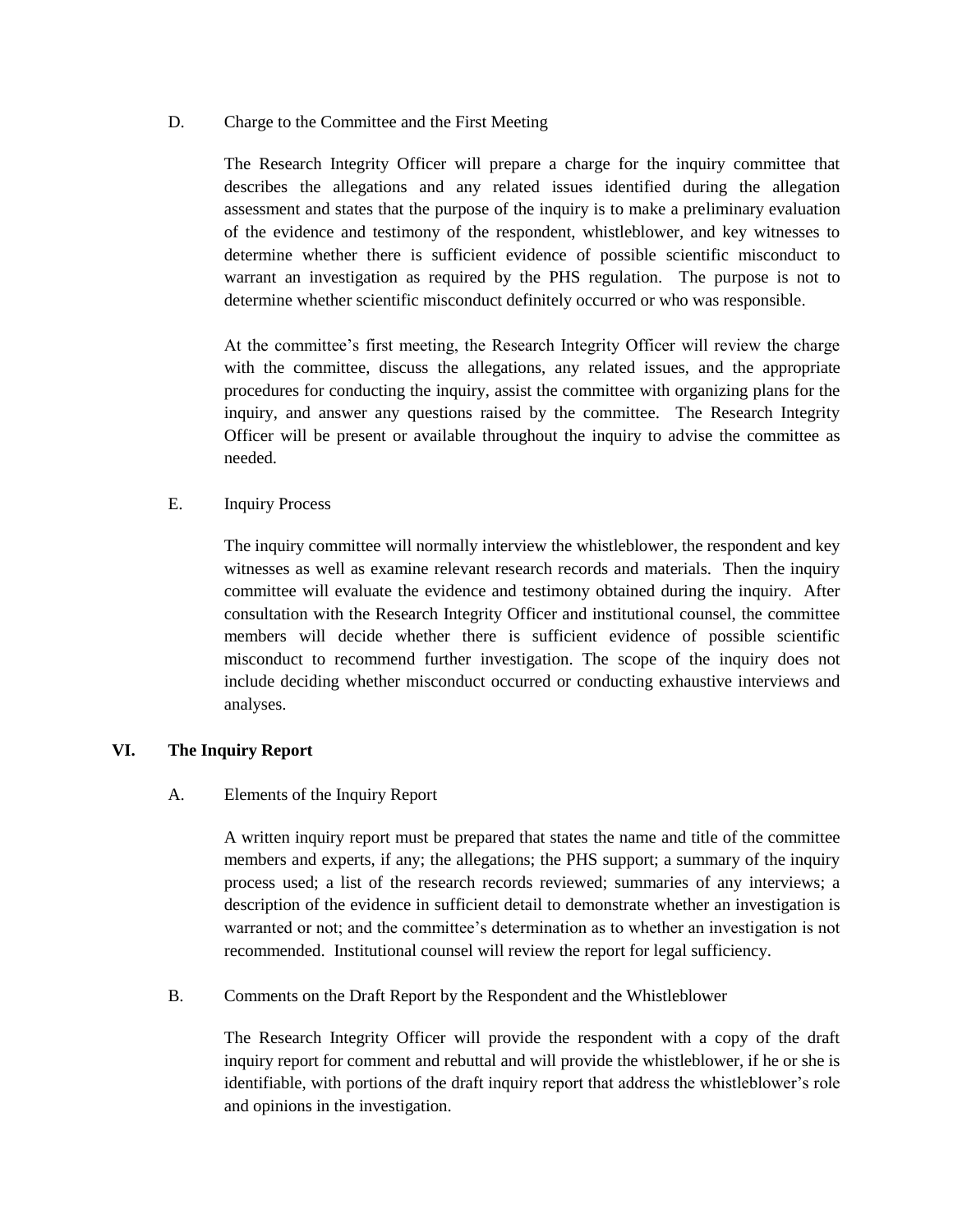## 1. Confidentiality

The Research Integrity Officer may establish reasonable conditions for review to protect the confidentiality of the draft report.

2. Receipt of Comments

Within fourteen (14) calendar days of their receipt of the draft report, the whistleblower and respondent will provide their comments, if any, to the inquiry committee. Any comments that the whistleblower or respondent submits on the draft report will become part of the final inquiry report and record.<sup>9</sup> Based on the comments, the inquiry committee may revise the report as appropriate.

- C. Inquiry Decision and Notification
	- 1. Decisions by Deciding Official

The Research Integrity Officer will transmit the final report and any comments to the Deciding Official, who will make the determination of whether findings from the inquiry provide sufficient evidence of possible scientific misconduct to justify conducting an investigation. The inquiry is completed when the Deciding Official makes the determination, which will be made within sixty (60) calendar days of the first meeting of the inquiry committee. Any extension of the period will be based on good cause and recorded in the inquiry file.

2. Notification

The Research Integrity Officer will notify both the respondent and the whistleblower in writing of the Deciding Official's decision of whether to proceed to an investigation and will remind them of their obligation to cooperate in the event an investigation is opened. The Research Integrity Officer will also notify all appropriate institutional officials of the Deciding Official's decision.

D. Time Limit for Completing the Inquiry Report

The inquiry committee will normally complete the inquiry and submit its report in writing to the Research Integrity Officer no more than sixty (60) calendar days following its first meeting,<sup>10</sup> unless the Research Integrity Officer approves an extension. The reason for an extension will be entered into the records of the case and the report.<sup>11</sup> The respondent also will be notified of the extension.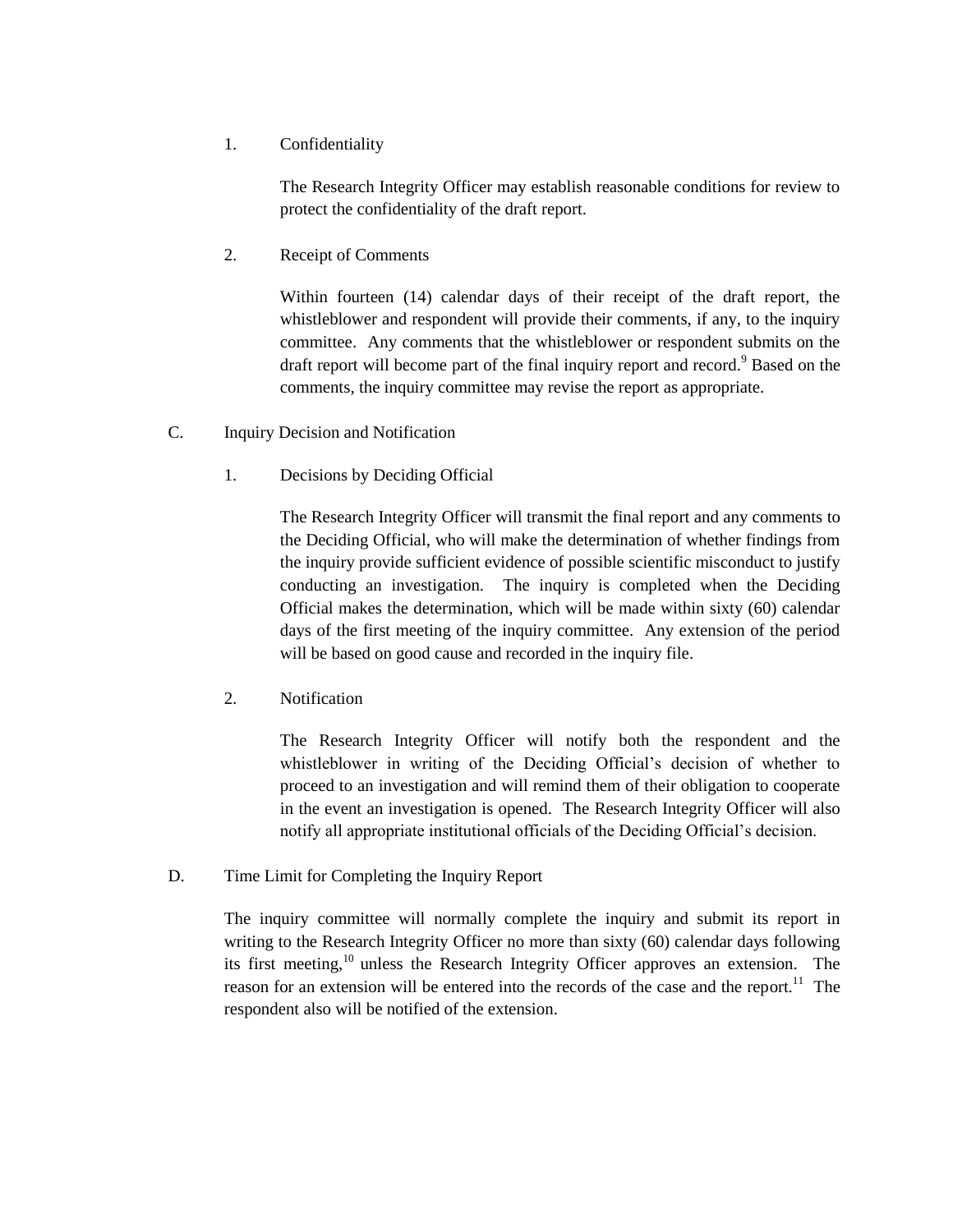#### **VI. Conducting the Investigation**

#### A. Purpose of the Investigation

If the initial inquiry results in the need for an investigation, the RIO will give written notification of the investigation to the Institutional Signatory. The purpose of the investigation is to explore in detail the allegations, to examine the evidence in depth, and to determine specifically whether misconduct has been committed, by whom, and to what extent. The investigation will also determine whether there are additional instances of possible misconduct that would justify broadening the scope beyond the initial allegations. This is particularly important where the alleged misconduct involved clinical trials or potential harm to human subjects of the general public or if it affects research that forms the basis for public policy, clinical practice, or public health practice. The findings of the investigation will be set forth in an investigation report.

## B. Sequestration of the Research Records

The Research Integrity Officer will immediately sequester any additional pertinent research records that were not previously sequestered during the inquiry. This sequestration should occur before or at the time the respondent is notified that an investigation has begun. The need for additional sequestration of records may occur for any number of reasons, including the institution's decision to investigate additional allegations not considered during the inquiry stage or the identification of records during the inquiry process not previously secured. The procedures to be followed for sequestration during the investigation are the same procedures that apply during the inquiry.

## C. Appointment of the Investigation Committee

The Research Integrity Officer, in consultation with other institutional officials as appropriate, will appoint an investigation committee and the committee chair within ten (10) days of the notification to the respondent that an investigation is planned or as soon thereafter as practicable. The investigation committee should consist of at least three individuals who do not have real or apparent conflicts of interest in the case, are unbiased, and have the necessary expertise to evaluate the evidence and issues related to the allegations, interview the principals and key witnesses, and conduct the investigation.<sup>12</sup> These individuals may be scientists, administrators, subject matter experts, lawyers, or other qualified persons, and they may be from inside or outside the institution. Individuals appointed to the investigation committee may also have served on the inquiry committee.

The Research Integrity Officer will notify the respondent of the proposed committee membership within five (5) days. If the respondent submits a written objection to any appointed member of the investigation committee or expert, the Research Integrity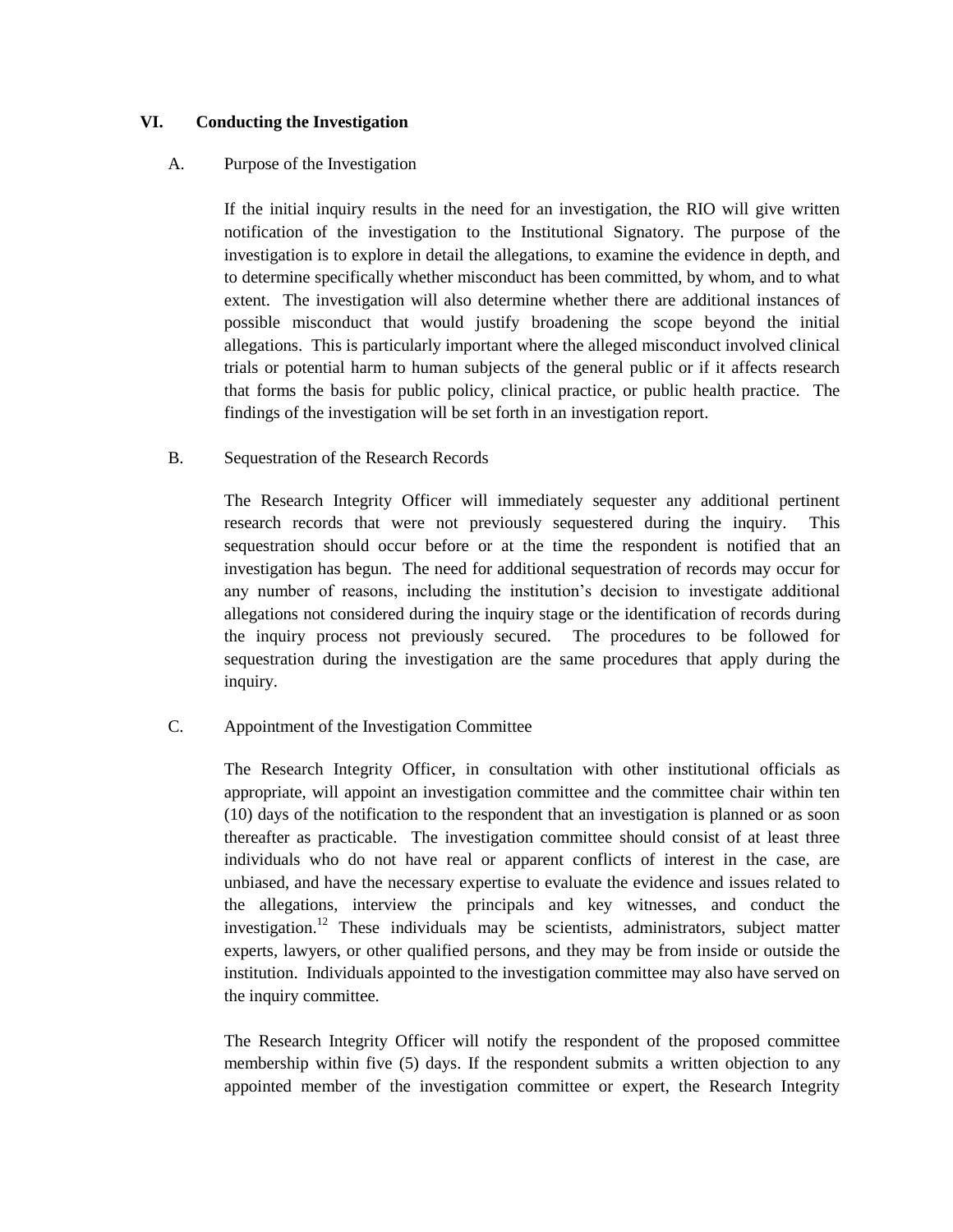Officer will determine whether to replace the challenged member or expert with a qualified substitute.

- D. Charge to the Committee and the First Meeting
	- 1. Charge to the Committee

The Research Integrity Officer will define the subject matter of the investigation in a written charge to the committee that describes the allegations and related issues identified during the inquiry, define scientific misconduct, and identifies the name of the respondent. The charge will state that the committee is to evaluate the evidence and testimony of the respondent, whistleblower, and key witnesses to determine whether, based on a preponderance of the evidence, scientific misconduct occurred and, if so, to what extent, who was responsible, and its seriousness.

During the investigation, if additional information becomes available that substantially changes the subject matter of the investigation or would suggest additional respondents, the committee will notify the Research Integrity Officer, who will determine whether it is necessary to notify the respondent of the new subject matter or to provide notice to additional respondents.

2. The First Meeting

The Research Integrity Officer, will convene the first meeting of the investigation committee to review the charge, the inquiry report, and the prescribed procedures and standards for the conduct of the investigation, including the necessity for confidentiality and for developing a specific investigation plan. The investigation committee will be provided with a copy of these instructions and, where PHS funding is involved, the PHS regulation.

E. Investigation Process

The investigation committee will be appointed and the process initiated within thirty (30) calendar days of the completion of the inquiry, if findings from that inquiry provide a sufficient basis for conducting an investigation.<sup>13</sup> Notification of the Inquiry Committee's decision will be sent to the Respondent.

The investigation will normally involve examination of all documentation including, but not necessarily limited to, relevant research records, computer files, proposals, manuscripts, publications, correspondence, memoranda, and notes of telephone calls.<sup>14</sup> Whenever possible, the committee should interview the whistleblower(s), the respondent(s), and other individuals who might have information regarding aspects of the allegations.<sup>15</sup> Interviews of the respondent should be tape recorded or transcribed. All other interviews should be transcribed, tape recorded, or summarized. Summaries or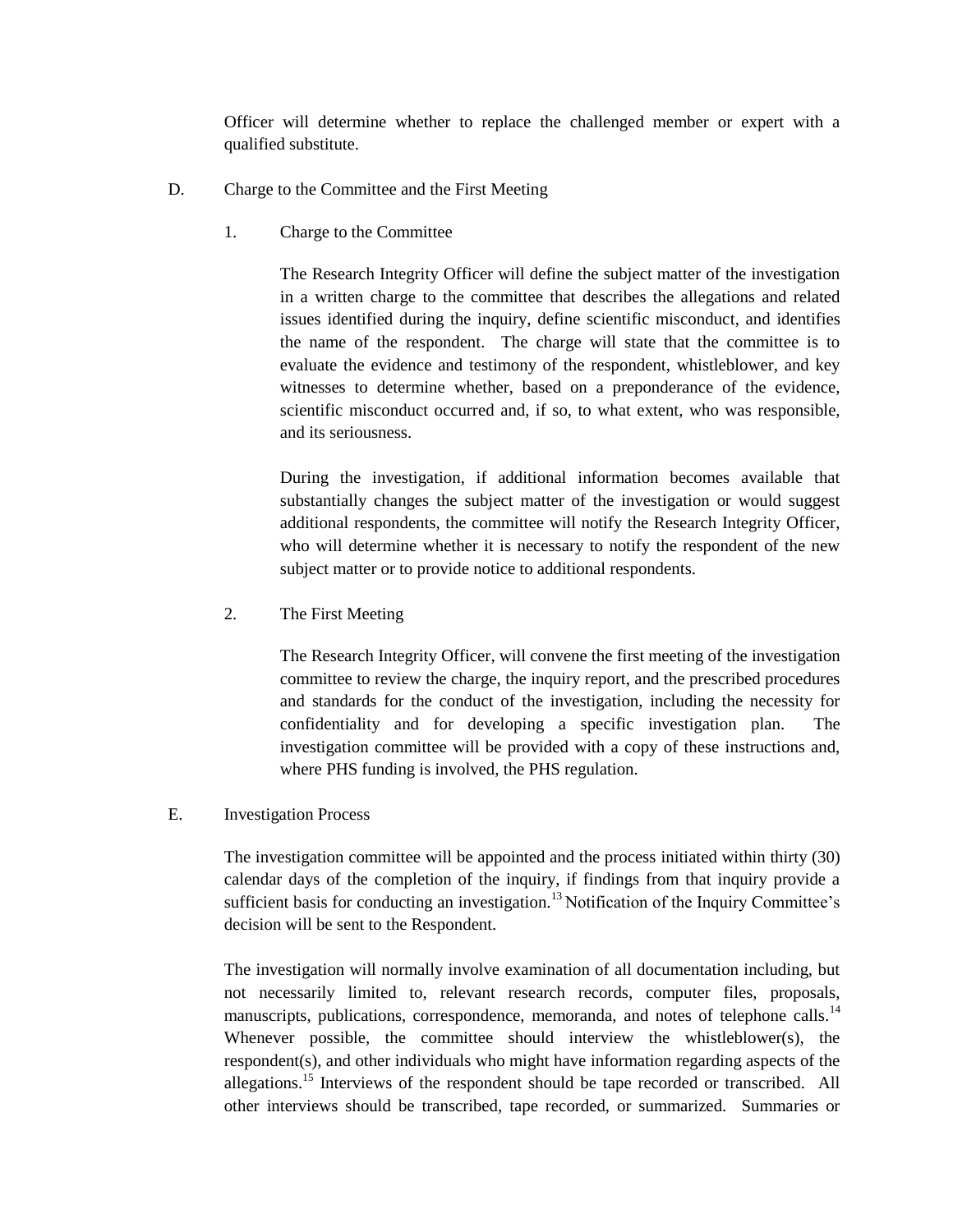transcripts of the interviews should be prepared, provided to the interviewed party for comments or revision, and included as part of the investigatory file.<sup>16</sup>

## **VII. The Investigation Report**

A. Elements of the Investigation Report

The final report submitted to ORI must describe the policies and procedures, under which the investigation was conducted, describe how and from whom information relevant to the investigation was obtained, state the findings, and explain the basis for the findings. The report will include the actual text or an accurate summary of the views of any individual(s) found to have engaged in misconduct as well as a description of any sanctions imposed and administrative actions taken by the institution.<sup>17</sup>

- B. Comments of the Draft Report
	- 1. Respondent

The Research Integrity Officer will provide the respondent with a copy of the draft investigation report for comment and rebuttal. The respondent will be allowed five (5) days to review and comment on the draft report. The respondent's comments will be attached to the final report. The findings of the final report should take into account the respondent's comments in addition to all the other evidence.

2. Whistleblower

The Research Integrity Officer will provide the whistleblower, if he or she is identifiable, with those portions of the draft investigation report that address the whistleblower's role and opinions in the investigation. The whistleblower will have five (5) days to review and comment on the draft report. The report should be modified, as appropriate, based on the whistleblower's comments.

3. Institutional Counsel

The draft investigation report will be transmitted to the institutional counsel for a review of its legal sufficiency. Comments should be incorporated into the report as appropriate.

4. Confidentiality

In distributing the draft report, or portions thereof, to the respondent and whistleblower, the Research Integrity Officer will inform the recipient of the confidentiality under which the draft report is made available and may establish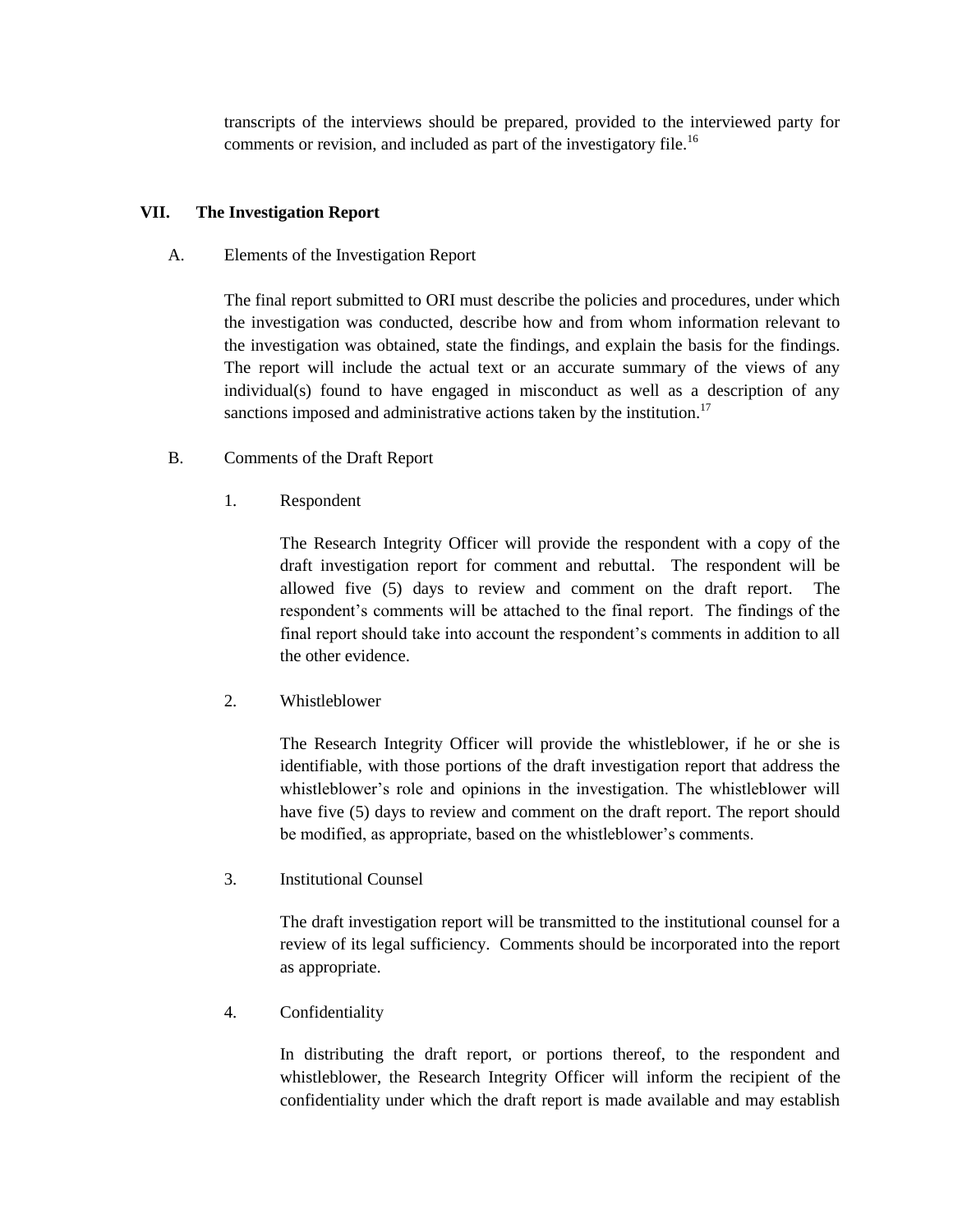reasonable conditions to ensure such confidentiality. For example, the Research Integrity Officer may request the recipient to sign a confidentiality statement or to come to his or her office to review the report.

C. Institutional Review and Decision

Based on a preponderance of the evidence, the Deciding Official will make the final determination whether to accept the investigation report, its findings, and the recommended institutional actions. If this determination varies from that of the investigation committee, the Deciding Official will explain in detail the basis for rendering a decision different from that of the investigation committee in the institution's letter transmitted to ORI. The Deciding Official's explanation should be consistent with the PHS definition of scientific misconduct, the institution's policies and procedures, and the evidence reviewed and analyzed by the investigation committee. The Deciding Official may also return the report to the investigation committee with a request for further fact-finding or analysis. The Deciding Official's determination, together with the investigation committee's report, constitutes the final investigation report for purposes of ORI review.

When a final decision on the case has been reached, the Research Integrity Officer will notify both the respondent and the whistleblower in writing. In addition, the Deciding Official in consultation with the Institutional Signatory and Institutional Counsel, will determine whether law enforcement agencies, professional societies, professional licensing boards, editors of journals in which falsified reports may have been published, collaborations of the respondent in the work, or other relevant parties should be notified of the outcome of the case. The Research Integrity Officer is responsible for ensuring compliance with all notification requirements of funding or sponsoring agencies.

D. Transmittal of the Final Investigation Report to ORI

After comments are received and necessary changes made to the draft report, the investigation committee should transmit the final report with attachments, including the respondent's and whistleblower's comments, to the Deciding Official, through the Research Integrity Officer.

E. Time Line for Completing the Investigation Report

An investigation should ordinarily be completed within 120 days of the initiation, with the initiation being defined as the first meeting of the investigation committee. This includes conducting the investigation, preparing the report of findings, making the draft report available to the subject of the investigation for comment, submitting the report to the Deciding official for approval, and submission by the Institutional Signatory of the report to the ORI.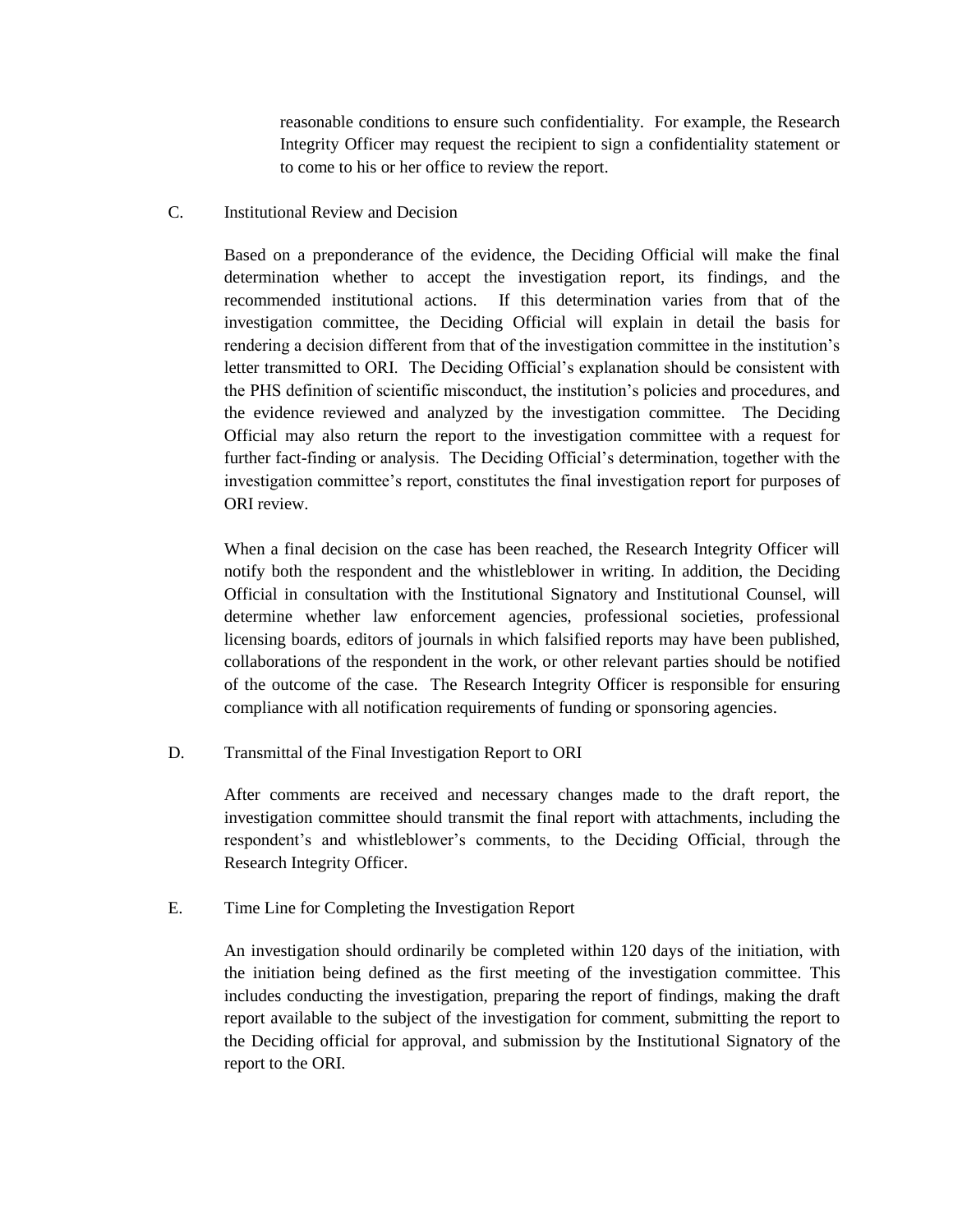#### **IX. Requirements for Reporting to ORI**

- A. An institution's decision to initiate an investigation must be reported in writing to the Director, ORI, on or before the date the investigation begins.<sup>20</sup> At a minimum, the notification should include the name of the person(s) against whom the allegations have been made, the general nature of the allegation as it relates to the PHS definition of scientific misconduct, and the PHS applications or grant number(s) involved.<sup>21</sup> ORI must also be notified of the final outcome of the investigation and must be provided with a copy of the investigation report.<sup>22</sup> Any significant variations from the provisions of the institutional policies and procedures should be explained in any reports submitted to ORI.
- B. If an institution plans to terminate an inquiry or investigation for any reason without completing all relevant requirements of the PHS regulation, the Research Integrity Officer will prepare a report of the planned termination, including a description of the reasons. for submission to the ORI $^{23}$
- C. If the institution determines that it will not be able to complete the investigation in 120 days, the Research Integrity Officer will submit to the Institutional Signatory for submission to the ORI a written request for an extension that explains the delay, reports on the progress to date, estimates the date of completion of the report, and describes other necessary steps to be taken. If the request is granted, the Research Integrity Officer will file periodic progress reports via the Institutional Signatory as requested by the ORI. $^{24}$
- D. When PHS funding or applications for funding are involved and an admission of scientific misconduct is made, the Research Integrity Officer will contact ORI for consultation and advice. Normally, the individual making the admission will be asked to sign a statement attesting to the occurrence and extent of misconduct. When the case involves PHS funds, the institution cannot accept an admission of scientific conduct as a basis for closing a case or not undertaking an investigation without prior approval from ORI. $^{25}$
- E. The Institution must notify the ORI at any stage of the inquiry or investigation if:
	- 1. there is an immediate health hazard involved; $^{26}$
	- 2. there is an immediate need to protect the Federal funds or equipment; $^{27}$
	- 3. there is an immediate need to protect the interests of the person(s) making the allegations or of the individual(s) who is the subject of the allegations as well as his/her co-investigators and associates, if any; $^{28}$
	- 4. it is probable that the alleged incident is going to be reported publicly;  $^{29}$  or
	- 5. the allegation involves a public health sensitive issue, e.g., a clinical trial or
	- 6. there is reasonable indication of possible criminal violation. In this instance, the institution must inform ORI within 24 hours of obtaining that information.<sup>30</sup>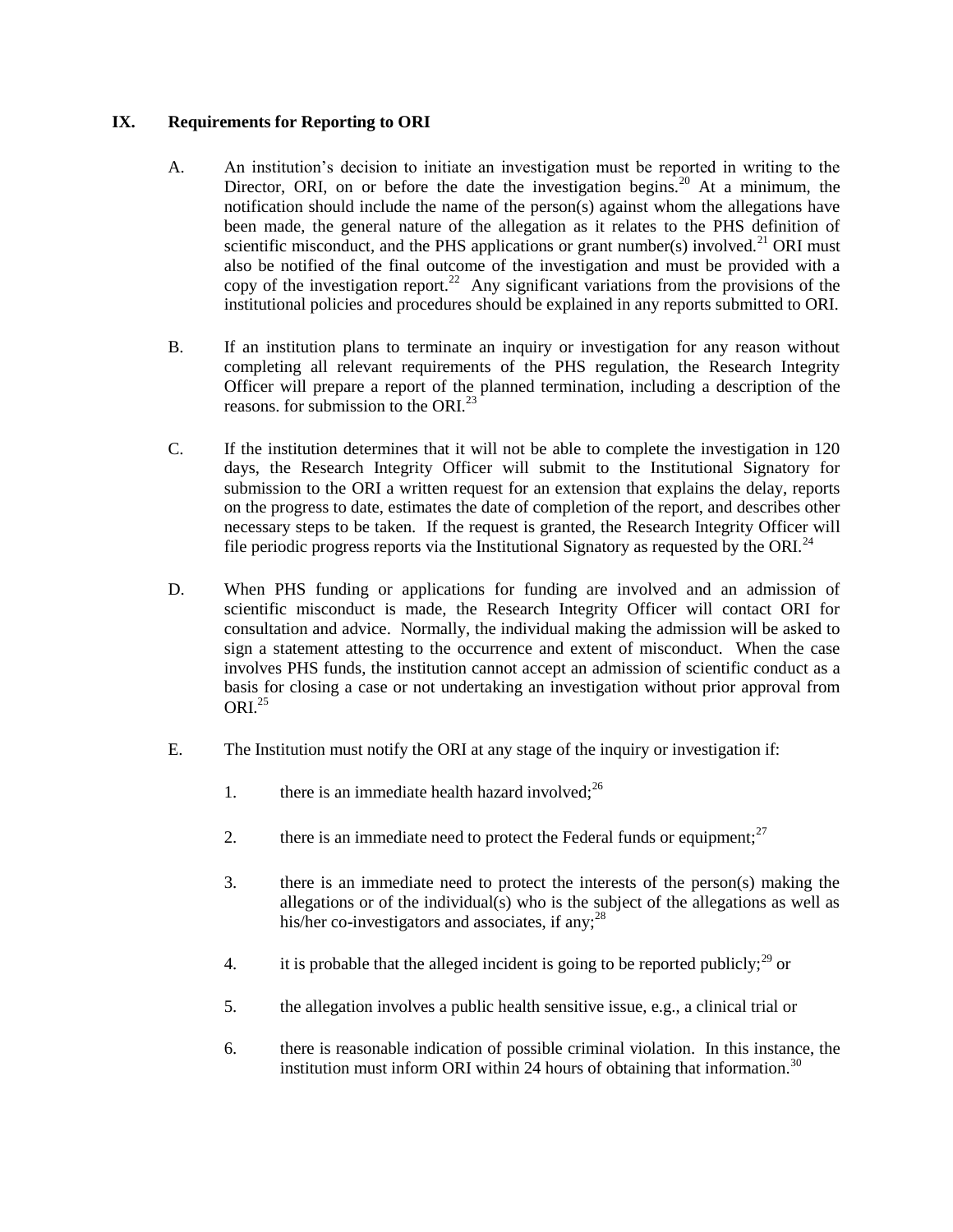### **X. Institutional Administrative Actions**

MSM will take appropriate administrative actions against individuals when an allegation of misconduct has been substantiated.<sup>31</sup>

If the Deciding Official determines that the alleged misconduct is substantiated by the findings, he or she will decide on the appropriate actions to be taken, after consultation with the Research Integrity Officer. The actions may include:

- withdrawal or correction of all pending or published abstracts and papers emanating from the research where scientific misconduct was found.
- Removal of the responsible person from the particular project, letter of reprimand, special monitoring of future work, probation, suspension, salary reduction, or initiation of steps leading to possible rank reduction or termination of employment.
- Restitution of funds as appropriate.

## **XI. Other Considerations**

A. Termination of Institutional Employment or Resignation Prior to Completing Inquiry or Investigation

The termination of the respondent's institutional employment, by resignation or otherwise, before or after an allegation of possible scientific misconduct has been reported, will not preclude or terminate the misconduct procedures.

If the respondent, without admitting to the misconduct, elects to resign his or her position prior to the institution of an inquiry, but after an allegation has been reported, or during an inquiry or investigation, the inquiry or investigation will proceed. If the respondent refuses to participate in the process after resignation, the committee will use its best efforts to reach a conclusion concerning the allegations, noting in its report the respondent's failure to cooperate and its effect on the committee's review of all the evidence.

B. Restoration of the Respondent's Reputation

If the institution finds no misconduct and ORI concurs, after consulting with the respondent, the Research Integrity Officer will undertake reasonable efforts to restore the respondent's reputation. Depending on the particular circumstances, the Research Integrity Officer should consider notifying those individuals aware of or involved in the investigation of the final outcome, publicizing the final outcome in forums in which the allegations of scientific misconduct was previously publicized, or expunging all reference to the scientific misconduct allegation from the respondent's personnel file. Any